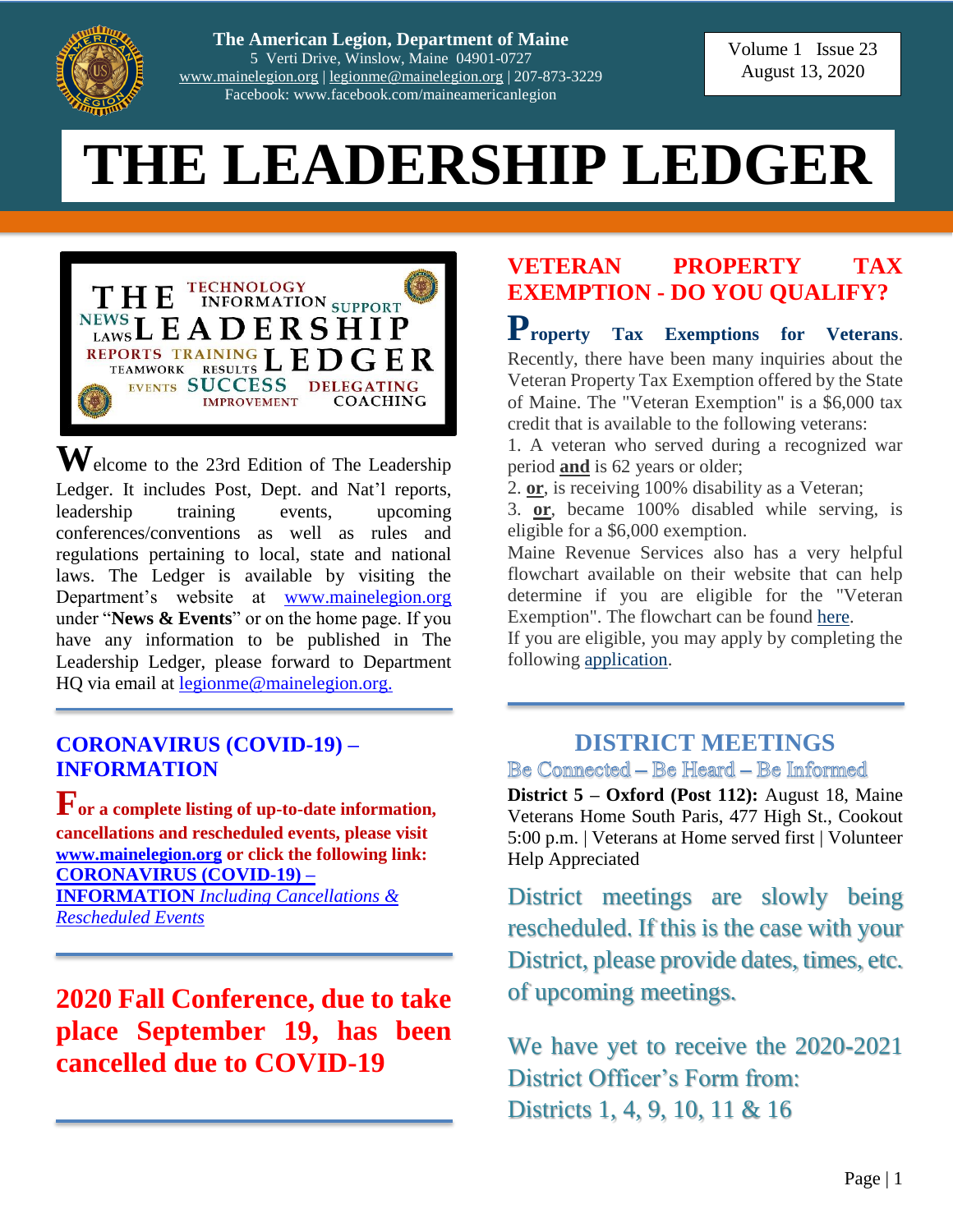## **MILITARY TRIVIA:**

 $Q: \text{In } 1818, \text{ Congress passed the "Flag}$ 

Resolution", requiring that henceforth that any newly admitted states to the Union would require a star to be added to the Flag. On what date, following their admission, was the star to be added? *Submitted by Dwayne Hatfield, Mars Hill Post 118*



## **BLACK BEAR HUNTS WITH PINE GROVE PROGRAMS**

**P**ine Grove Programs is offering a limited number of FREE three day Fall Black Bear Hunts over bait for the 2020 Maine Black Bear Hunting season to Active Duty Service Members, Veterans, First Responders and Gold Star Family members. This is a premiere once in a lifetime hunting experience and as such requires the participants to meet the following conditions:

1. Have a valid 2020 Maine Hunting license with a Bear Tag.

2. Have a rifle, bolt action, or semi-automatic in caliber 30-30 Winchester, 308 Winchester, 30-06 Springfield, 243 (100 Grain), 7mm, 6.5 Creedmoor, with which they are competent.

3. Provide your own ammo.

4. Provide your own head to toe camouflage clothing. Ensure you have layers of clothing so that you can adapt to variable weather conditions likely to be encountered in Maine fall.

5. Provide your own casual clothing and toiletries

6. Be prepared to spend up to three days at Pine Grove Lodge arriving the night before the first day of the hunt, e.g. Sunday evening for a Monday, Tuesday, Wednesday Hunt or Wednesday evening for a Thursday, Friday, Saturday hunt. Pine Grove Programs will provide all meals and lodging. The participant is responsible for transportation from their home to the Lodge.

7. Be prepared to spend long hours in a stand remaining motionless, quiet, and alert.

8. Be prepared to stay in the stand after dark until our Guide comes to get you. The most productive time for a bear to come to bait occurs frequently just before the end of legal hunting time which is 30 minutes after sunset and which often is very low light condition.

9. Bring a seat pad (recommended) to cushion your seat during the hours you sit.

10. Bring a cell phone if you have one.

This is what you can expect.

Arrive by 4:00 PM at the Lodge on the evening before your scheduled hunt to meet your fellow hunters over supper after which you will settle into your accommodations.

On the morning of day 1, a safety briefing followed by a rifle sight in will be conducted. This will ensure that your rifle is sighted in properly and the sights were not knocked out of their sight in settings during transport.

Bob Howe will make a presentation providing tips on a successful bear hunt and answer questions about what to expect during your hunt.

You will be introduced to your Guide(s).

Lunch will be provided. After which your Guide(s) will take you out to your bait site and put you on stand.

Follow your guide's instructions and pay particular attention to being safe during your hunt.

Remain on stand until your guide comes to pick you up. If you shoot a bear, remain in your stand and call your guide on your cell phone. Your guide will come and you both will locate the bear and drag it out of the woods.

If your organization is providing a group of hunters to participate, it is imperative that you ensure that if a hunter signs up for the hunt that they show up for the hunt. It cannot be overstressed that these hunts are an extraordinary opportunity for the hunters able to participate. The Program expends considerable resources to lease and maintain the bait sites as well as providing food, accommodations, and Guides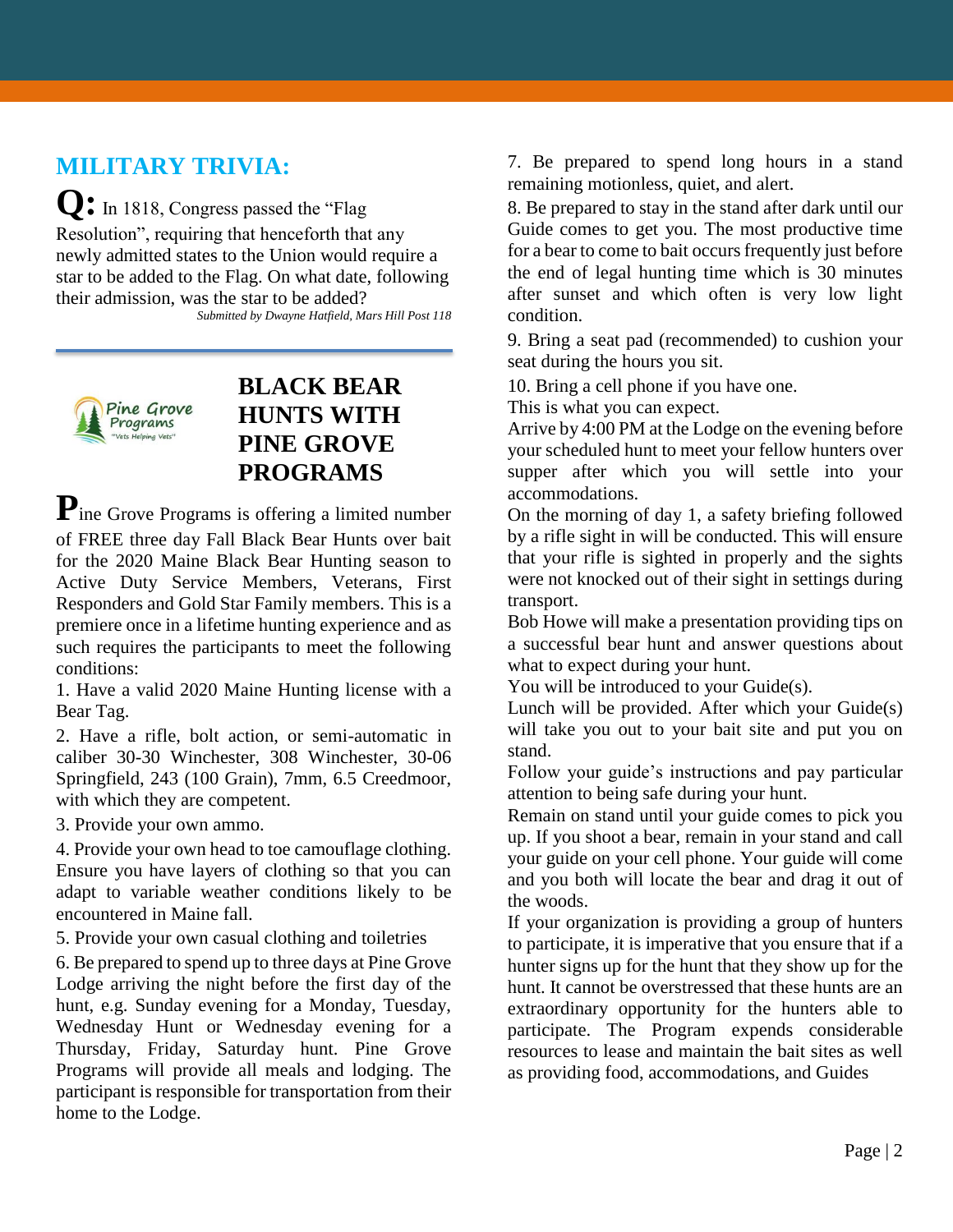A no show not only wastes the resources expended but also denies another worthy candidate from participating in this once in lifetime experience.

> *Paul E Violette, Colonel, USA (Ret), Pine Grove Programs Outreach Coordinator 207-683-6231 (Home) | 207-431-5782 (Cell) [| peviolette@tds.net](mailto:peviolette@tds.net)*

## **CPR (CONSOLIDATED POST REPORTS) – UPDATE FROM National Commander JAMES W. "BILL" OXFORD**

## **D**ear **Commanders & Adjutants,**

The target date for award recognition for Consolidated Post Reports (CPR) has come and gone. Please pass on my sincere thanks to your leadership team from department to post for the hard work and dedication during this very challenging period we are experiencing. Primary results show that our CPR numbers are about the same as the last two prior years with just over 68 percent of our 12,637 posts having submitted a CPR. I know we can do better.

The world changed early this year as did The American Legion. We responded to the nation's national emergency like the patriotic servants we are by conducting food drives, blood drives, establishing food pantries, establishing COVID-19 testing stations in our posts and assisting citizens in need. I am proud of our American Legion Family's accomplishments and we need to take credit for it.

Now we need to press on for Phase 2 of the data collection as we build our annual report to the U. S. Congress. As some of you are aware, our 1919 federal charter requires us to submit an annual report to Congress on our activities. I want to increase the number of posts submitting CPRs so we can truly report the full impact we have on the lives of our veterans, their families and communities across this nation. There is no reason we should not have 100 posts submitting CPRs. My fellow Legionnaires, we have a lot of information that is not being reported.

Knowing firsthand the impact our numbers and services have on Congress, I encourage you and your department, division, area, district, and county

leaders continue to work with posts to submit their CPR. Call on your leaders to contact the posts in your respective departments that have not submitted a CPR and assist them in completing one. There is a myLegion.org report form for your leaders to use to easily identify posts that have not yet submitted this important report.

It may be too late for recognition but it is not too late to tell our story to Congress. Let us all pull together to meet the goal I set when I was elected. Help me announce to Congress that we have 100 percent participation. Think of the impact such a report will carry as we the halls of Congress looking for support from lawmakers on issues for our military, our veterans, their families and their communities.

We have about 30 days to complete Phase Two. Let us all work together on this. I am counting on you to get the remaining posts to submit a report by August 28. Do not forget what your headquarters posts are also doing. Thanks for your support. Together we will build a Foundation for the Future.

*Sincerely, James W. "Bill" Oxford, National Commander Office of The National Commander August 3, 2020* 

## **AUGUSTA POST 2 SPECIAL THANKS TO AUGUSTA P.D.**

**A**ugusta Police Department, ATTN: Chief Jared J. Mills, 33 Union Street, Augusta, Me 04330 Dear Chief Mills:

Fitzgerald-Cummings Post 2 of the American Legion is a representation of the spirit of Americanism, the State of Maine, and our Country. It certainly goes without saying that our members and American Legion members across this country sacrificed willingly so that citizens everywhere can enjoy the freedoms associated with being a part of the greatest country in the world. Along with those freedoms, however, comes a responsibility to protect what we have. We are a nation of laws. These laws protect us all from anarchy and subversion.

Page | 3 Fitzgerald-Cummings Post 2 wishes to express its support of the Police Department of Augusta and honors the professionalism and dedication displayed by every police officer in his and her service to the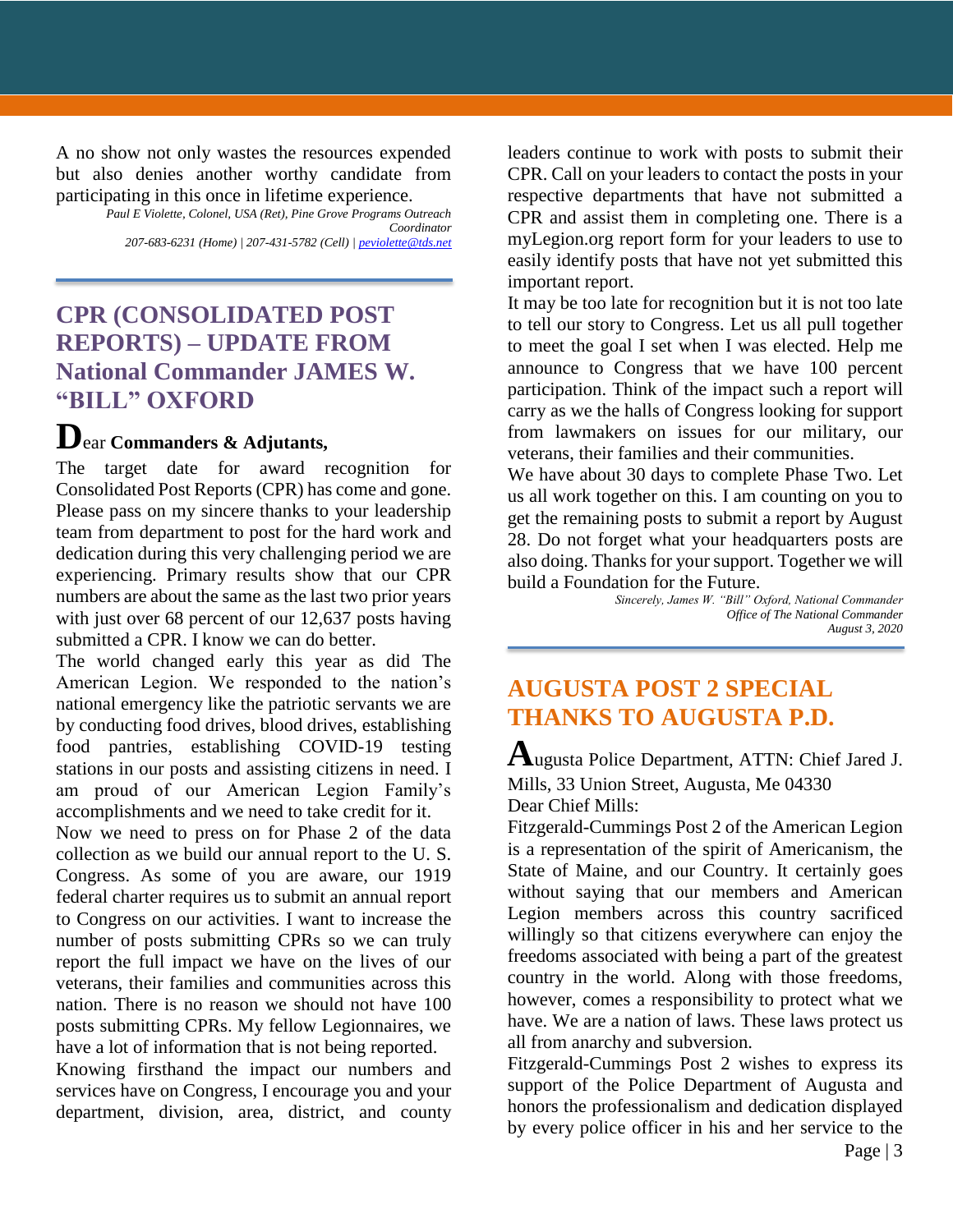community. The events of the past few weeks, we believe, is in no way a reflection of the caliber of individual that represents the Augusta Police Department and its leadership. Your organization supports the Augusta community unselfishly and with dignity. Your entire department is a credit to what this city is and what law and order represents to every citizen of Augusta.

On behalf of all the members of Fitzgerald-Cummings Post 2 of the American Legion, I want to say thank you for your continued unselfish support of the community and for your belief in our American way of life. The Augusta Police Department honors us all-and we respect all of you for that.

*Respectfully yours, Fred E. Umphrey, Commander, Fitzgerald-Cummings Post 2*

*7 Legion Drive Augusta, Maine 207-622-2194 P.O. BOX 5244 Augusta, Maine 04330 July 2, 2020*

### **THE DETACHMENT COMMITTEE TO ELECT RICHARD L. HUNTLEY NATIONAL VICE COMMANDER**



**Eastern Region of the Sons of The American Legion** Ladies and Gentlemen,

I would like to introduce to you our newest

Candidate for high office of the Sons of The American Legion National Vice Commander. He has served as Squadron Commander, District Commander, many of Detachment offices including Detachment Commander. Currently he serves as our National Executive Committeeman, our own Richard "Dickie" Huntley.

I am recalling my own campaign for National Vice Commander and can tell you that it requires quite a bit of funds to pursue this high office in the Sons of The American Legion. It took \$10,000.00 to successfully achieve that goal. It remains the going rate and obviously he won't be able to do this alone and will need some help from the entire Department Maine American Legion Family.

I am asking that all squadrons send a donation to Dickie or if your Squadron can run a fundraiser or raffle on his behalf. If all Squadrons, or even perhaps Units or even

Posts could assist in any way it would be greatly appreciated. You will see some fundraisers being advertised from our committee from time to time and would appreciate your involvement in that.

Please send all funds to Richard Huntley at 38 Whale Cove Rd., Machiasport, ME 04655.

As a matter of fact, we have T- Shirts available. The image shown here shows the front and back of the t-shirt. They are available in Forest Green and Navy Blue and cost \$20.00 apiece. Get every color. I think in the future there will be polo shirts in those colors but are not available yet.

I am very pleased to be able to give you this news and hope for your support for this candidate. It is not often that we, in the State of Maine, have the opportunity to assist one of our own to aspire to this lofty goal. I am positive that he will perform well and with our support he should represent this Detachment in an admirable way. If you should have a fundraising event or would like a visit from Dickie or myself, feel free to contact him or me Don Allisot, P O Box 438, Woolwich, ME. 04579, Phone (207) 751-2109.

*Yours in Service, Don Allisot Chairman, Committee to Elect Dickie Huntley*

## **PAST COMMANDERS CLUB**

**I**f you are a Past Post Commander of The American Legion, Department of Maine and have not yet paid your annual dues to the Past Commander Club in support of the James V. Day Scholarship, please do so as soon as possible by filling out the attached form or visit <http://www.mainelegion.org/pages/formsapplications.php> and

click on the [Past Commanders Club \(Fillable\)](http://www.mainelegion.org/media/LEADERSHIP_LEDGER/PCC_2018_FILLABLE_2.pdf) form. Mail form along with \$2.00 per member to The American Legion, Past Commanders Club, 5 Verti Drive, Winslow, Maine 04901-0727. It is because of you, and the members and officers of your Post that The American Legion, Department of Maine can authorized 2 students to receive a \$500 scholarship each year. Thank you for your support!

## **PAST COMMANDERS CLUB DUES**

**T**hank you to the following posts who sent in their dues to sponsor James V. Day Scholarship:

| Post $19 -$ Sanford | Post 20 - Brunswick      |
|---------------------|--------------------------|
| Post 24 - Rumford   | Post 34 - Tenants Harbor |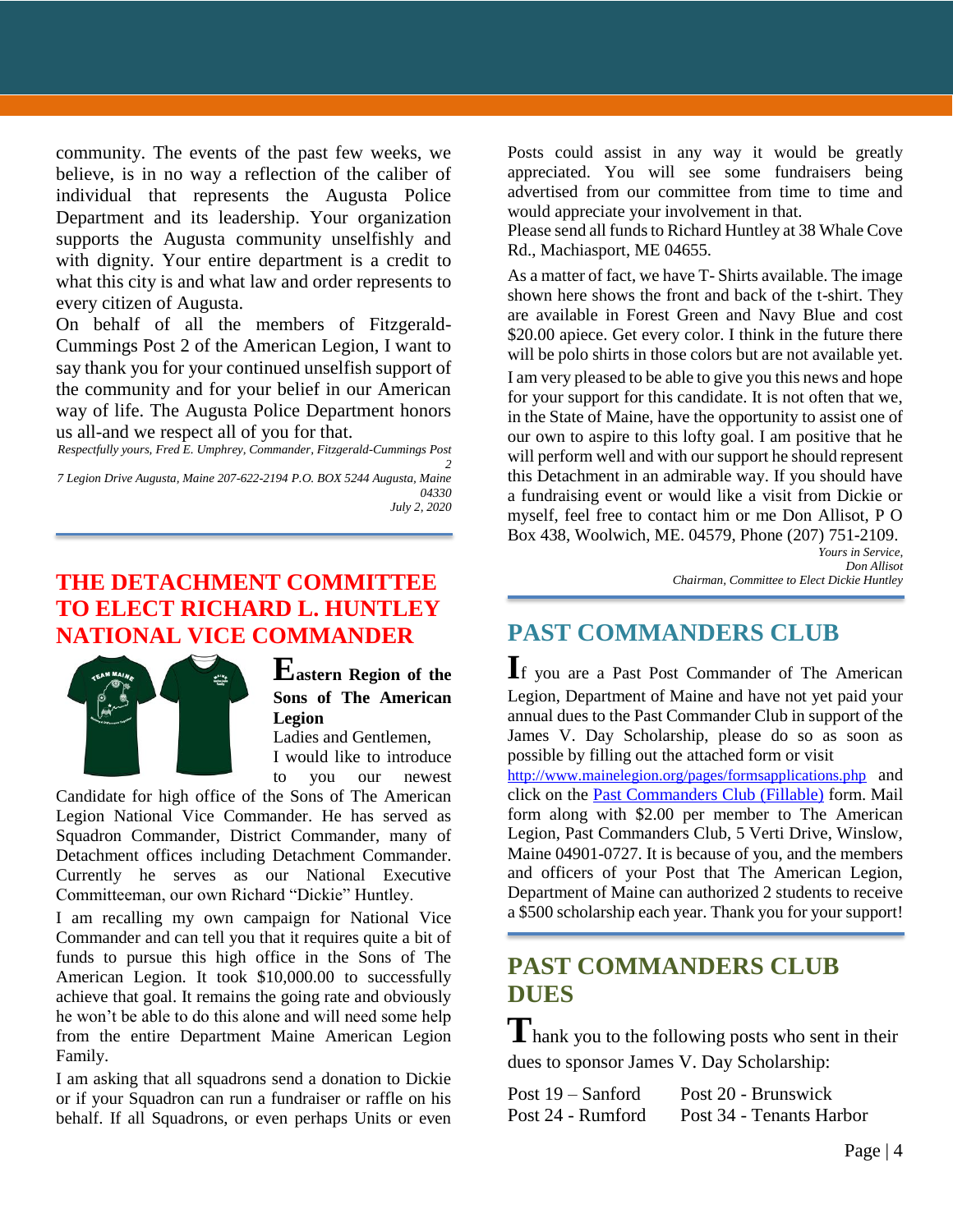| Post $35 -$ So. Portland Post $40$ - Winthrop |                        |
|-----------------------------------------------|------------------------|
| Post 41 - Milo                                | Post 49 - Van Buren    |
| Post 50 - Unity                               | Post $54$ – Wiscasset  |
| Post 58 - Buckfield                           | Post 59 – Pembroke     |
| Post 72 - So. Paris                           | Post $94 -$ Greenville |
| Post 181 - Litchfield                         | Post 132 – Richmond    |
| Post 147 - Madawaska Post 148 – Windham       |                        |
| Post $153 -$ Auburn Post $155 -$ Naples       |                        |
| Post $197$ – Westbrook Post $207$ – Trenton   |                        |
| Post $216$ – Phippsburg                       |                        |

#### **MAINE LEGION COLLEGE CLASS FOR 2020**

| <b>Date</b>   | Time        | Location   |
|---------------|-------------|------------|
|               |             |            |
| Sept. 26 & 27 | $8:30$ a.m. | Dept. H.Q. |

**P**hysical distancing set up & Wearing Masks are encouraged (if possible).

## **VETERAN'S EMERGENCY FINANCIAL ASSISTANCE PROGRAM (VEFAP)**

**A**ttn: American Legion Posts in Maine. Do you know of a veteran in your community in need of assistance? Maybe someone who during these challenging times just needs a little help to keep them going? Worst of all how about that homeless veteran? How about the homeless veteran with children? If you do, we want to remind you all that The American Legion, Department of Maine can assist you to help these veterans during rough times. All you need to do is call Department at 207-660-9324 or 207-873-3229, Ext. 3 and we will be in contact as soon as possible or visit [http://www.mainelegion.org/pages/resources/va](http://www.mainelegion.org/pages/resources/va-resources.php)[resources.php.](http://www.mainelegion.org/pages/resources/va-resources.php) Remember that this program can assist you to help others.



## **COMPUTER SOFTWARE TIPS 101**

**C**omputer Software Tips 101 is a new section that

will appear in the Leadership Ledger to help those learn basic computer skills.

**W**e use acronyms in emails every day. From P.S. to Ms. to ASAP, it's tough to keep the capital letters and periods straight. Here's a list of twelve common email acronyms and their meanings.

**1 ASAP |** stands for "as soon as possible." This acronym is useful when you want to assure others that you will complete an action in a timely manner.

**2 EOD** | "end of day."

**3 EOM |** "end of message." People often use this in the subject line to save readers the trouble of opening an email unnecessarily. For instance, you can leave the rest of the email blank if your subject line says, "Budget meeting 10/11/2019 at 11 am (EOM)."

**4 FWD |** Most email programs automatically indicate forwarded messages with FWD. If you prefer your recipients not see this designation in the subject line, you'll need to manually delete it.

**5 FYI |** If you want to share some helpful information, you can use the acronym FYI. It means "for your information."

**6 Ms. |** Have you seen this title introducing a woman's name? Ms. identifies a person as a woman without revealing if they are married or single (as in the case of Mrs. and Miss) use discernment when addressing someone as Ms. in an email!

**7 NRN |** If you send an email and you don't need a response, you can use the acronym NRN which means "no reply necessary." If not, people may think you expect an "OK" or "Thanks" as a reply.

**8 OOO |** When you are out of the office, you can let coworkers and others know by adding OOO to your auto-reply signature. If they have an urgent question, this acronym will let them know not to expect an immediate reply from you.

**9 OT |** If this article suddenly began talking about professional attire, you might wonder how this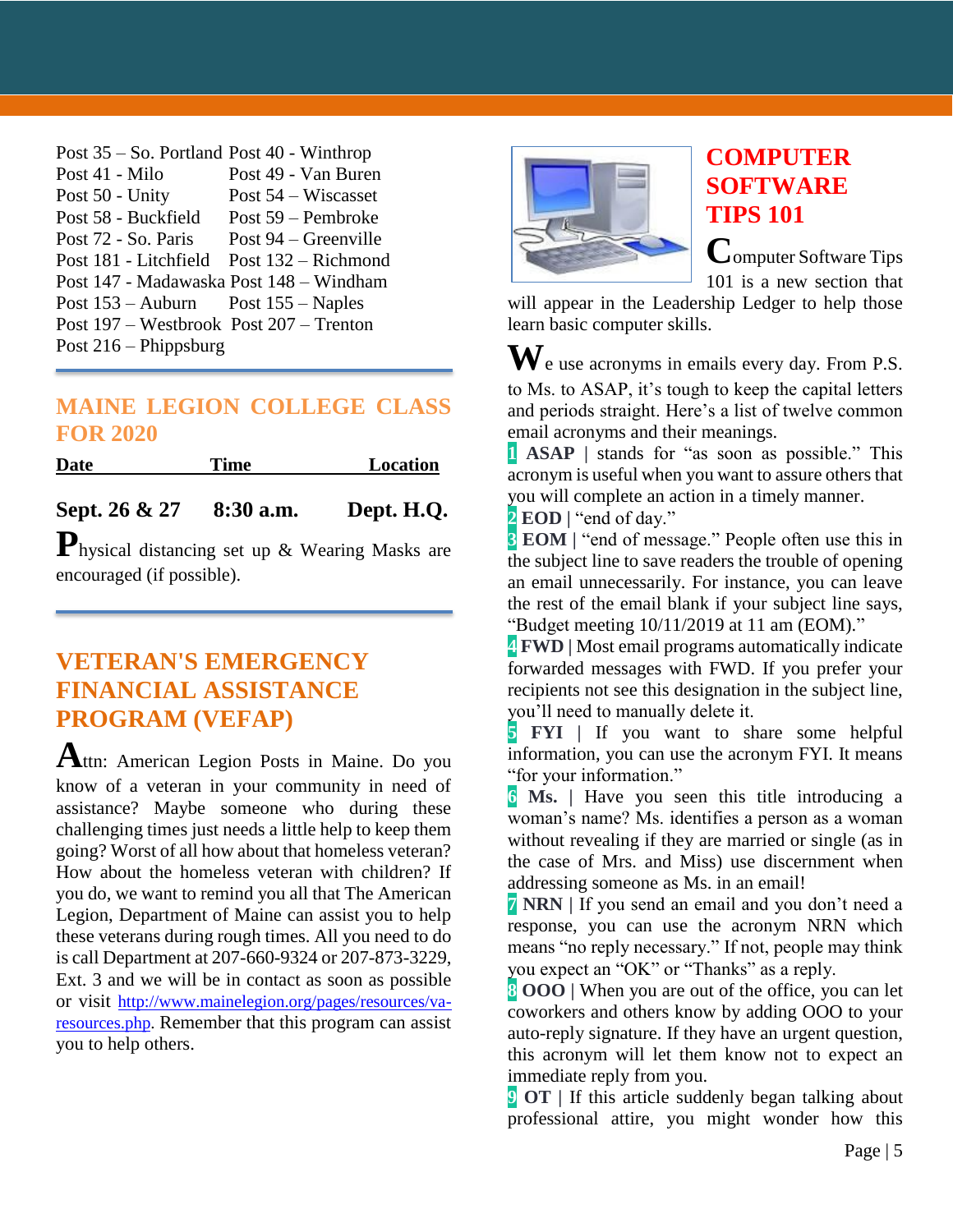subject relates. In an email, you can easily signal such a change in subject by introducing a new thought with the letters OT. OT stands for "off topic."

**10 PS |** Perhaps the most quintessential professional acronym, PS is from a Latin expression, "postscriptum." It means "written after" or "postscripts" which indicates that you added the message following it as an afterthought. Writing guides differ on its use and punctuation, but generally PS with no punctuation is a safe bet.

**11 YTD** | **YTD** means "year to date." In a year (calendar or fiscal), you can use YTD to indicate where you are as of the current date. For example, you might present your profit margin in a quarterly email: "We've made \$800,000 in sales YTD."

Acronyms are helpful abbreviations that keep emails concise. Once you master the letters and punctuation, you'll have no trouble using them to communicate well at work. **Which Acronym Do You Find The Most Useful?**

## **MILITARY TRIVIA:**

**Answer to Military Trivia:** On the first Fourth of July, following admission.



**[FIGHTING TO THE](https://www.gofundme.com/f/5hx779-a-cause-i-care-about-needs-help?utm_source=customer&utm_medium=copy_link&utm_campaign=p_cf+share-flow-1)  FINISH [LINE, FOR THE](https://www.gofundme.com/f/5hx779-a-cause-i-care-about-needs-help?utm_source=customer&utm_medium=copy_link&utm_campaign=p_cf+share-flow-1)  [FOUNDATION](https://www.gofundme.com/f/5hx779-a-cause-i-care-about-needs-help?utm_source=customer&utm_medium=copy_link&utm_campaign=p_cf+share-flow-1)**

#### Still Plenty of Time to Join Team Caroline!

A Virtual Race to Take Place in September 2020 Due to the Cancellation of the Boston Marathon

Please [click here,](https://www.gofundme.com/f/5hx779-a-cause-i-care-about-needs-help?utm_source=customer&utm_medium=copy_link&utm_campaign=p_cf+share-flow-1) or visit

[http://www.mainelegion.org/pages/foundation/fundraisin](http://www.mainelegion.org/pages/foundation/fundraising-events.php) [g-events.php](http://www.mainelegion.org/pages/foundation/fundraising-events.php) to place your contribution today to a cause that means so much!

## **DONATIONS-Foundation**

Peter Johnson-\$100; Ronda Lecompte-\$25; Sherree Paradis- \$100; Julie Dussinger-\$100; Peter Jabaut-\$100 Denise Tepler- \$50; David Tanguay-\$500; Joanne Ottman-\$50; Russell Jabaut- \$100; Joseph Yarmala-\$100; Nicolas Hamlin-\$1,000; Nancy Laffin-\$30; Jonathan Robertson-\$20; Tracy Grieves-\$40; Paul L'Heureux-\$500; Patricia Thurston-\$100; Jason Hall-\$50, Penobscot County District 13-\$48, Sherman Lahaie Jr.-\$100; John Perrino-\$100, Lloyd Woods-\$50, Eugene & Ellen Connolloy-\$50, Franklin McKenzie-\$1,000, Kirk Thurston- \$100, Nancy Gillespie-\$200, Maureen Malley-\$40



## **TRAINING TO SERVE**

**A**s I reviewed the Leadership Ledger, I noticed the article about Caroline running the 26 mile Virtual Race. She has been preparing for this race in Boston since last year only to have it cancelled in April. Now she will be running it here in Maine and has been training for over a year to support The American Legion Foundation.

So let me get to the bottom line. A young female veteran who also is a Legionnaire happens to join and wants to help our organization by running this event being supported by The American Legion. So how about a little support from each Posts in Maine, \$50 maybe \$100, maybe a member matches the Post and makes that \$50 into \$100. How about the Auxiliary and The Sons of the American Legion? How about the Legion Riders?

 **LET'S SUPPORT CAROLINE NOW!!**